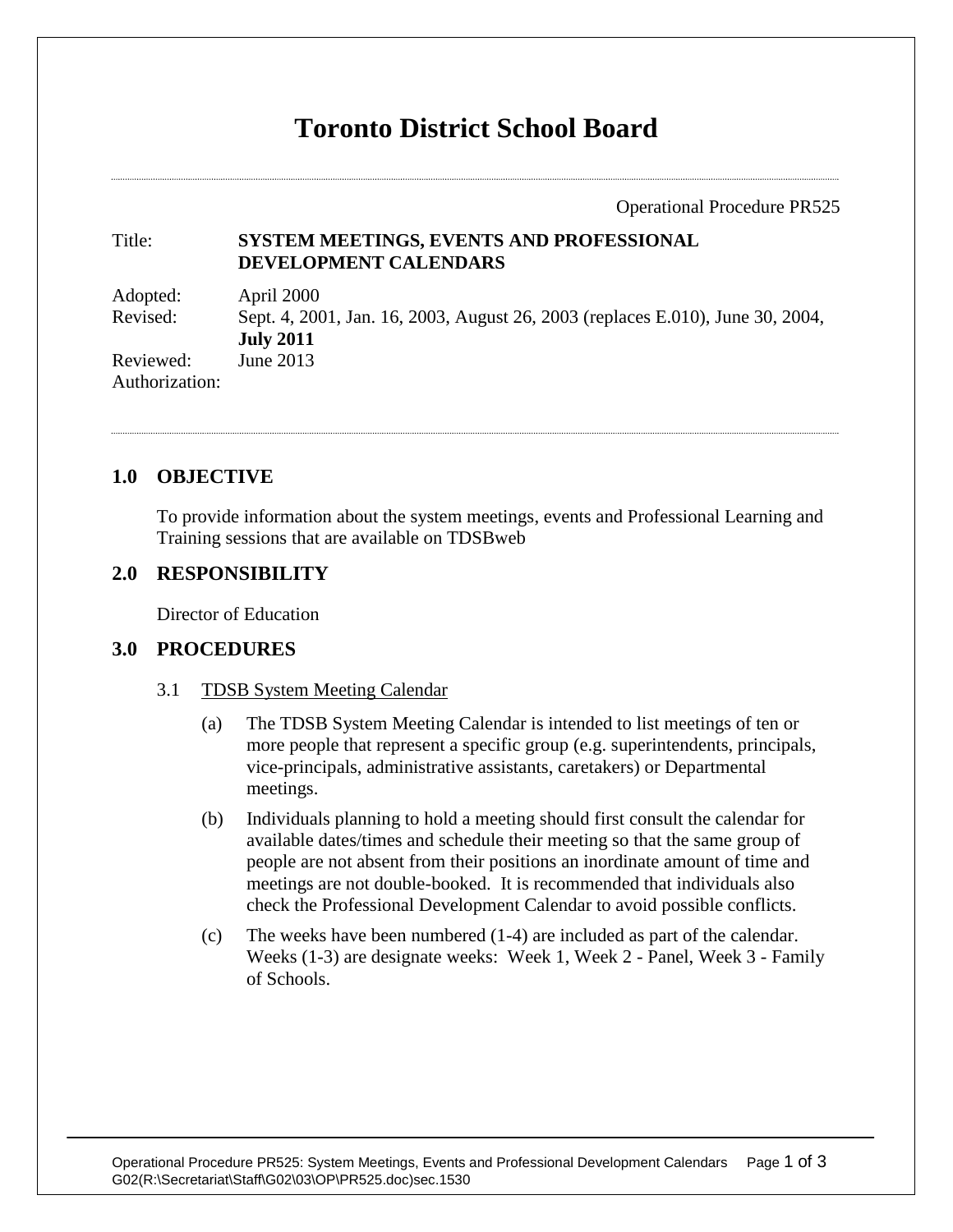## 3.2 TDSB Events Calendar

The TDSB Events Calendar is intended to list special events within the Board (e.g. celebrations, school anniversaries and reunions, employee retirement festivities). Regular school activities (e.g. Fun Fairs, Music Nights, Open Houses) will not be included on the calendar.

Individuals planning an event should first consult the calendar for available dates/times and schedule their event accordingly.

#### 3.3 TDSB Professional Development Calendar

The TDSB Professional Development Calendar is intended to list all professional development opportunities that are available to staff. All professional development opportunities will be vetted through the Manager, Professional Learning, Training and Leadership Development. This information will also be available on Key to Learn.

Individuals planning workshops should first consult the calendar for available dates/times and schedule their workshop accordingly. It is recommended that individuals also check the System Meeting Calendar to avoid possible conflicts.

#### 3.4 Submissions for the Meeting, Events and Professional Development Calendars

Postings for the calendars should be submitted using the Submissions Form on the TDSB calendars' banner. [Submission Form](http://tdsbweb/TDSB-cal_sub_form.asp)

## 3.5 How to View/Navigate the Meeting, Events and Professional Development Calendars

- (a) Click on the Internet Explorer.
- (b) The TDSB Intranet screen will appear. Select Calendars and Events. The TDSB Calendars home page will appear. From the left side bar select System Calendar. Once you have logged onto the calendar, you can then toggle between calendars.
- (c) At the top of the screen, select the year and month you wish to view.
- (d) To navigate, scroll down to the Display key at the bottom left of the screen which will enable you to view the calendar in a monthly, weekly or daily format.
- (e) Selecting List' or Condensed will enable you to view the calendar in a chronological list order.
- (f) If you require further information about a particular meeting, event or workshop, move the cursor directly onto the name of the meeting, event or workshop and click. A pop-up screen will appear giving further details of the meeting, event or workshop.